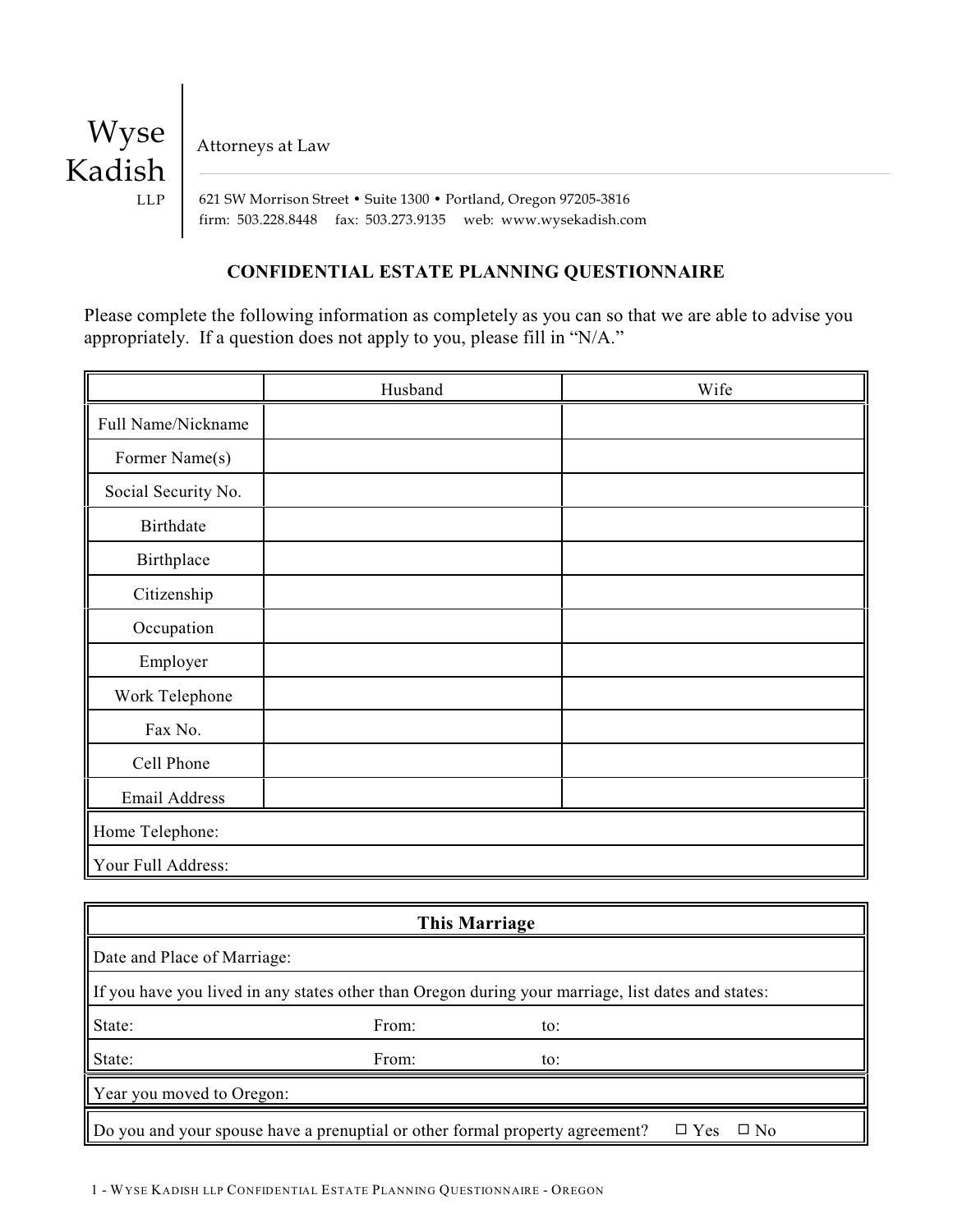| <b>Former Marriages</b> |  |  |
|-------------------------|--|--|
| Former Spouse's Name    |  |  |
| Date of Marriage        |  |  |
| Date of Divorce/Death   |  |  |

| <b>Children of This Marriage (including Adopted Children)</b> |           |      |  |
|---------------------------------------------------------------|-----------|------|--|
| Name:                                                         | Nickname: | DOB: |  |
| Address (City/State):                                         |           |      |  |
| Name:                                                         | Nickname: | DOB: |  |
| Address (City/State):                                         |           |      |  |
| Name:                                                         | Nickname: | DOB: |  |
| Address (City/State):                                         |           |      |  |

| <b>Children of Former Marriages</b> |           |      |  |
|-------------------------------------|-----------|------|--|
| Name:                               | Nickname: | DOB: |  |
| Address:                            | Parents:  |      |  |
| Name:                               | Nickname: | DOB: |  |
| Address:                            | Parents:  |      |  |
| Name:                               | Nickname: | DOB: |  |
| Address:                            | Parents:  |      |  |

| Did you have any children who have died?                      | $\Box$ Yes $\Box$ No |                      |  |
|---------------------------------------------------------------|----------------------|----------------------|--|
| If so, did any deceased child leave a child who is now alive? |                      | $\Box$ Yes $\Box$ No |  |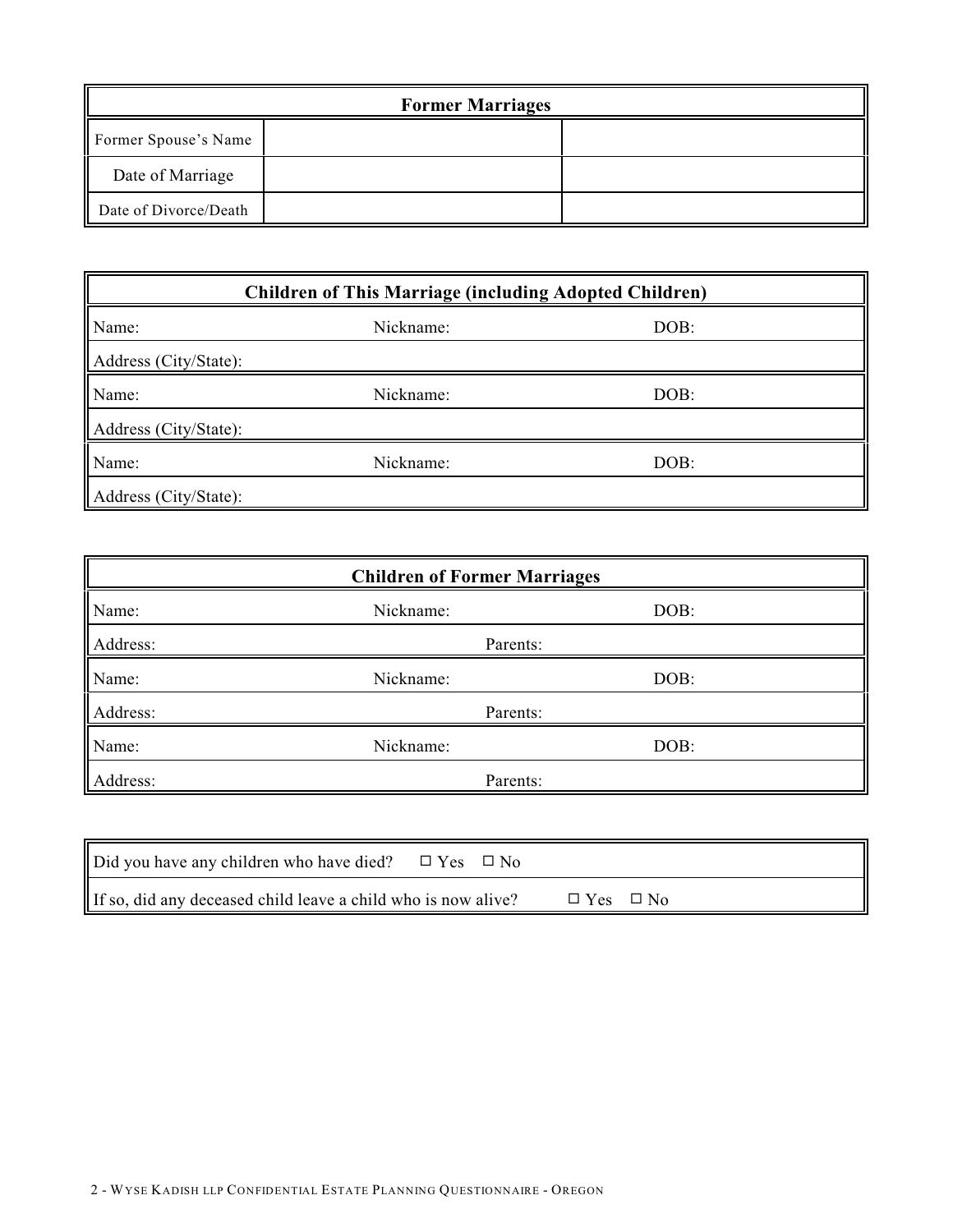# **We will discuss how to select Personal Representatives, Guardians and Trustees in our meeting. Please list your tentative choices below:**

| <b>Personal Representative</b> (Executor) - Carries out the terms of your will:                                      |               |  |
|----------------------------------------------------------------------------------------------------------------------|---------------|--|
| $\Box$ Do you want to name your spouse as your first choice as your personal representative? $\Box$ Yes<br>$\Box$ No |               |  |
| Next Choice: Name(s)                                                                                                 | Telephone #:  |  |
| Address:                                                                                                             | Relationship: |  |
| Next Choice: Name(s)                                                                                                 | Telephone #:  |  |
| Address:                                                                                                             | Relationship: |  |

| <b>Cuardian/Conservator</b> - To make decisions for you and handle your affairs if you are unable:                  |               |  |
|---------------------------------------------------------------------------------------------------------------------|---------------|--|
| $\parallel$ Do you want to name your spouse as your first choice as your guardian/conservator? $\Box$ Yes $\Box$ No |               |  |
| <i>First Choice:</i> Name(s)                                                                                        | Telephone #:  |  |
| Address:                                                                                                            | Relationship: |  |
| Second Choice: Name(s)                                                                                              | Telephone #:  |  |
| Address:                                                                                                            | Relationship: |  |

| <b>Cuardian for your Children</b> - To care for your children who are under age 18 if both parents unable: |               |  |
|------------------------------------------------------------------------------------------------------------|---------------|--|
| <i>First Choice:</i> Name(s)                                                                               | Telephone #:  |  |
| Address:                                                                                                   | Relationship: |  |
| Second Choice: Name(s)                                                                                     | Telephone #:  |  |
| Address:                                                                                                   | Relationship: |  |

| <b>Trustee</b> - To manage funds for minor children or manage funds after death of spouse: |               |  |
|--------------------------------------------------------------------------------------------|---------------|--|
| <i>First Choice:</i> Name(s)                                                               | Telephone #:  |  |
| Address:                                                                                   | Relationship: |  |
| Second Choice: Name(s)                                                                     | Telephone #:  |  |
| Address:                                                                                   | Relationship: |  |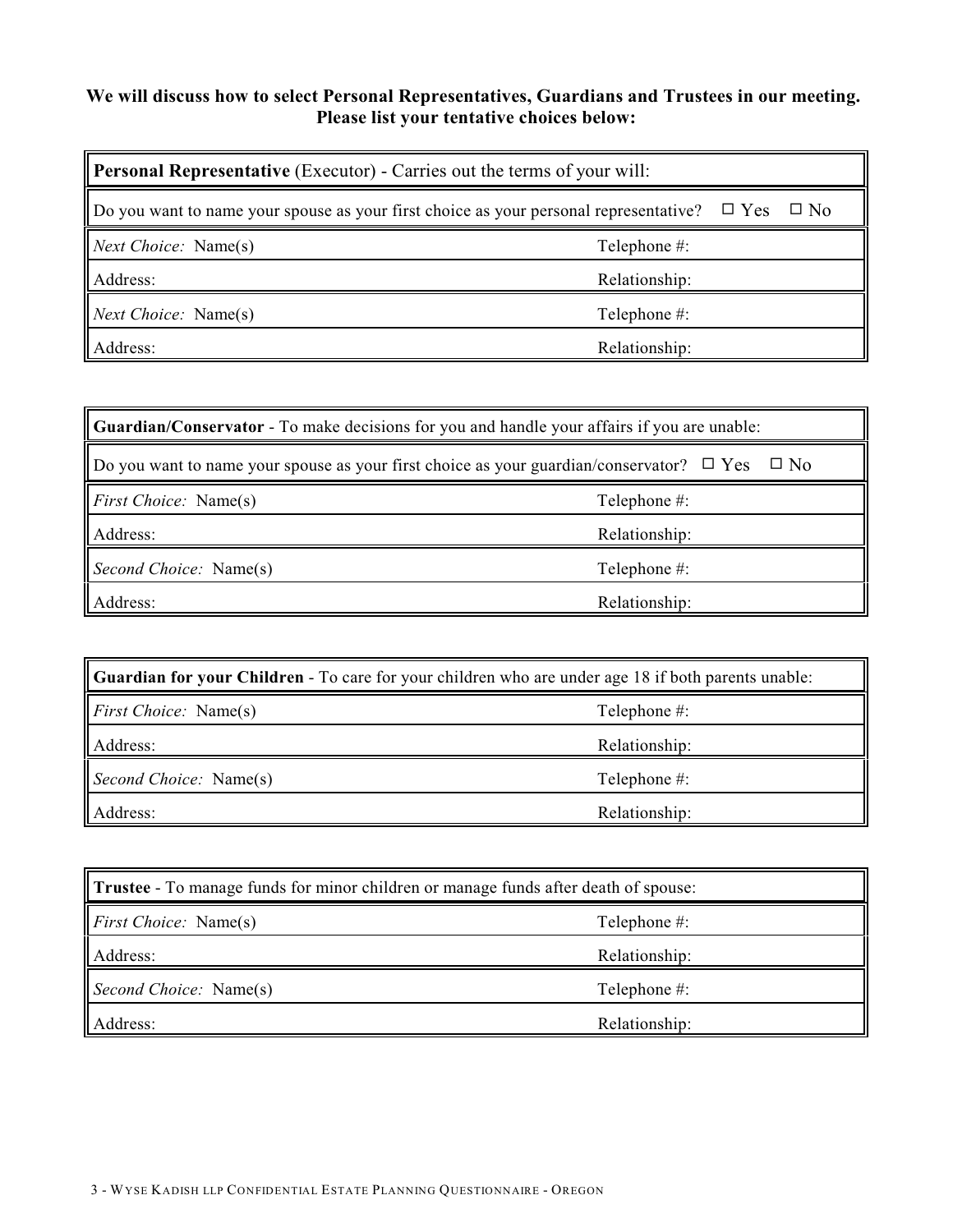| <b>Attorney-in-Fact</b> - You grant a power of attorney to someone to handle your business affairs: |               |  |
|-----------------------------------------------------------------------------------------------------|---------------|--|
| <i>First Choice:</i> Name(s)                                                                        | Telephone #:  |  |
| Address:                                                                                            | Relationship: |  |
| Second Choice: Name(s)                                                                              | Telephone #:  |  |
| Address:                                                                                            | Relationship: |  |

**Health Care Representative** - You choose someone to make health care decisions for you if you are unable to make such decisions yourself:

*First Choice:* Name(s) Telephone #:

Address: Relationship:

*Second Choice:* Name(s) Telephone #:

Address: Relationship:

| <b>FAMILY QUESTIONS</b><br>Please include a brief description for any "Yes" answer |                      |              |
|------------------------------------------------------------------------------------|----------------------|--------------|
| 1. Do you or your spouse have special health or disability concerns?               | $\Box$ Yes $\Box$ No |              |
| 2. Do you have a child with a learning disability?                                 | $\Box$ Yes           | $\square$ No |
| 3. Do any of your children have special education, medical or physical needs?      | $\Box$ Yes           | $\square$ No |
| 4. Are any of your children institutionalized?                                     | $\Box$ Yes           | $\square$ No |
| 5. Do you or any of your family members receive governmental support or benefits?  | $\Box$ Yes           | $\square$ No |
| 6. Do you provide primary or other financial support to adult children?            | $\square$ Yes        | $\square$ No |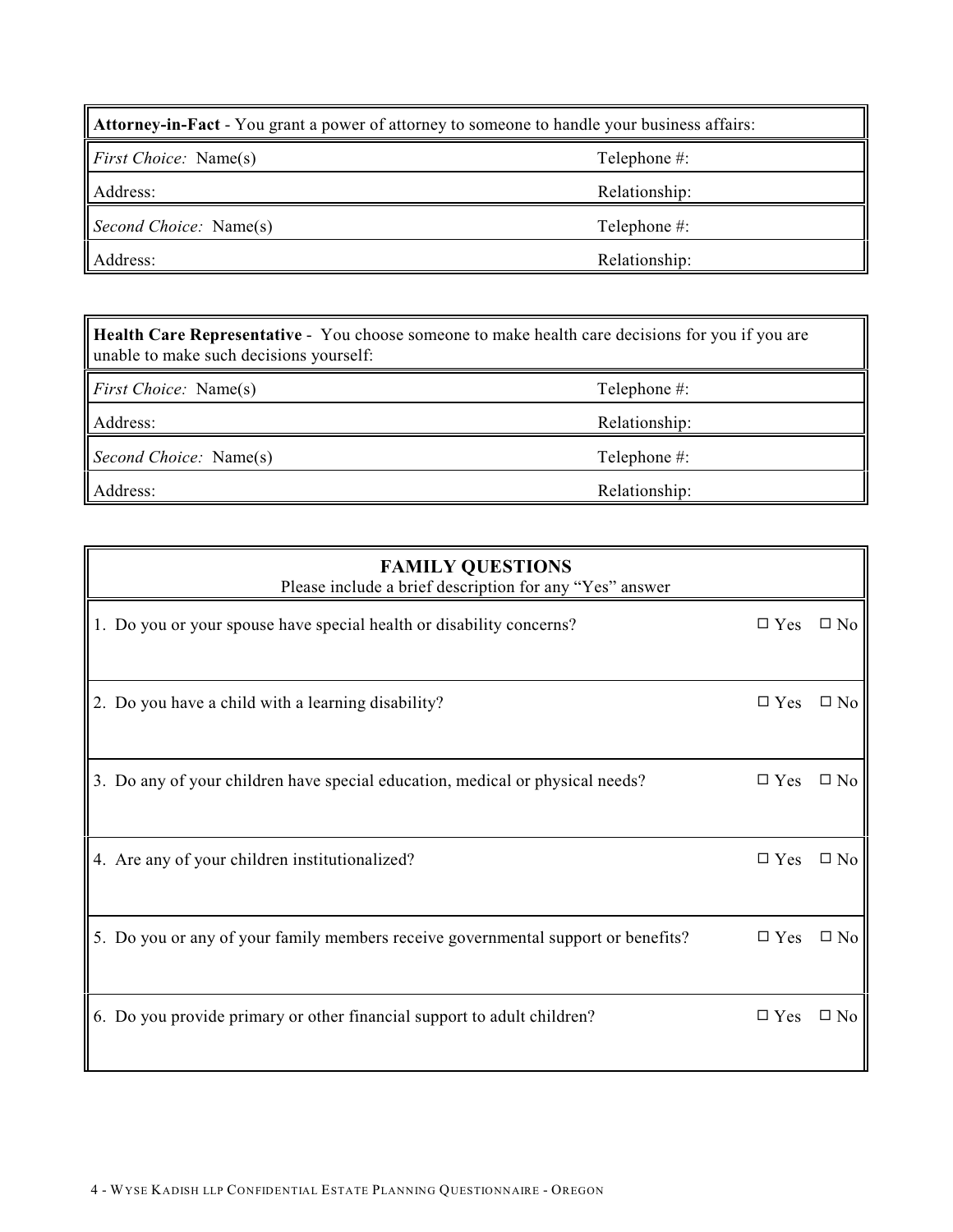| 7. Are there any persons other than your children who depend on you, wholly or<br>partially, for current or future support?                                      | $\Box$ Yes $\Box$ No |              |
|------------------------------------------------------------------------------------------------------------------------------------------------------------------|----------------------|--------------|
| 8. Are you or your spouse making payments pursuant to a divorce or<br>property settlement agreement?                                                             | $\Box$ Yes           | $\Box$ No    |
| 9. Are you or your spouse making child support payments?                                                                                                         | $\Box$ Yes           | $\Box$ No    |
| 10. If you or your spouse have been widowed, was a federal estate tax return or state<br>death tax return filed for the deceased spouse? (Please furnish a copy) | $\Box$ Yes           | $\square$ No |
| 11. Have you or your spouse ever filed federal or state gift tax returns?<br>(Please furnish copies of these returns)                                            | $\square$ Yes        | $\square$ No |
| 12. Do either you or your spouse want specific funeral arrangements?<br>Specify:                                                                                 | $\square$ Yes        | $\Box$ No    |

| <b>Your Current Estate Plan</b>                                                                   |         |      |  |
|---------------------------------------------------------------------------------------------------|---------|------|--|
|                                                                                                   | Husband | Wife |  |
| Do you have a will now?<br>If so, date of the will:                                               |         |      |  |
| A living trust?<br>If so, date of the trust:                                                      |         |      |  |
| Are you the beneficiary of<br>someone else's trust?                                               |         |      |  |
| Have you given someone<br>a power of attorney?<br>If so, name of agent:<br>Is it still in effect? |         |      |  |
| Do you have a living will?                                                                        |         |      |  |
| Have you named a health<br>care representative?                                                   |         |      |  |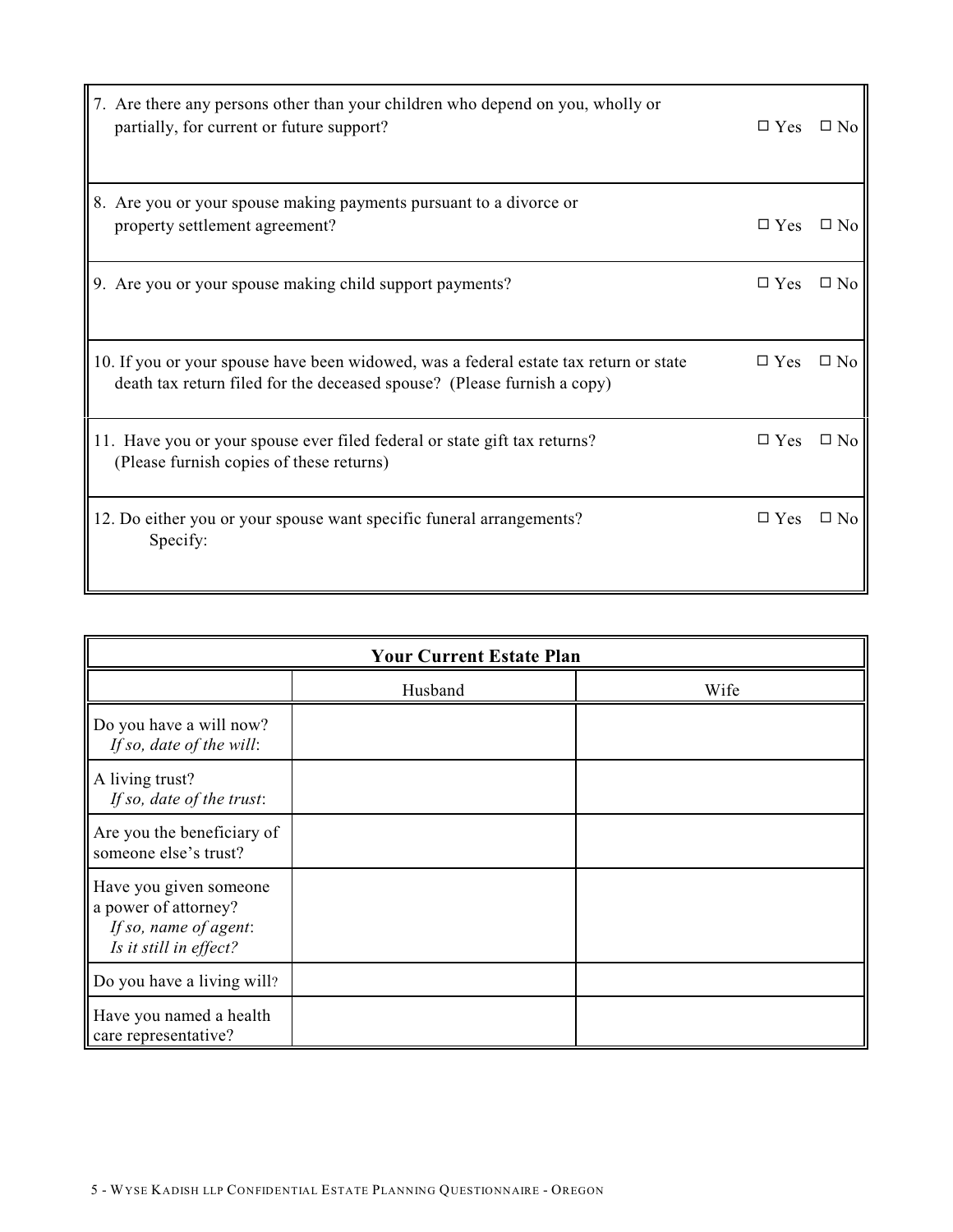| <b>Your Estate Planning Goals</b> |                                                                                                                                                                                  |  |  |
|-----------------------------------|----------------------------------------------------------------------------------------------------------------------------------------------------------------------------------|--|--|
|                                   | Please list your estate planning goals and any special concerns you have:                                                                                                        |  |  |
|                                   |                                                                                                                                                                                  |  |  |
|                                   |                                                                                                                                                                                  |  |  |
|                                   |                                                                                                                                                                                  |  |  |
|                                   |                                                                                                                                                                                  |  |  |
|                                   |                                                                                                                                                                                  |  |  |
|                                   |                                                                                                                                                                                  |  |  |
|                                   |                                                                                                                                                                                  |  |  |
|                                   |                                                                                                                                                                                  |  |  |
|                                   |                                                                                                                                                                                  |  |  |
|                                   | If you wish to leave specific property to specific people, please indicate below:                                                                                                |  |  |
| Person:                           | Property:                                                                                                                                                                        |  |  |
| Person:                           | Property:                                                                                                                                                                        |  |  |
| Person:                           | Property:                                                                                                                                                                        |  |  |
| Person:                           | Property:                                                                                                                                                                        |  |  |
| Person:                           | Property:                                                                                                                                                                        |  |  |
| Person:                           | Property:                                                                                                                                                                        |  |  |
|                                   | Do you want the property to go to a person only if he/she survives you, or can it go to the person's estate?<br>To the Person Only<br>To the Person's Estate<br>$\Box$<br>$\Box$ |  |  |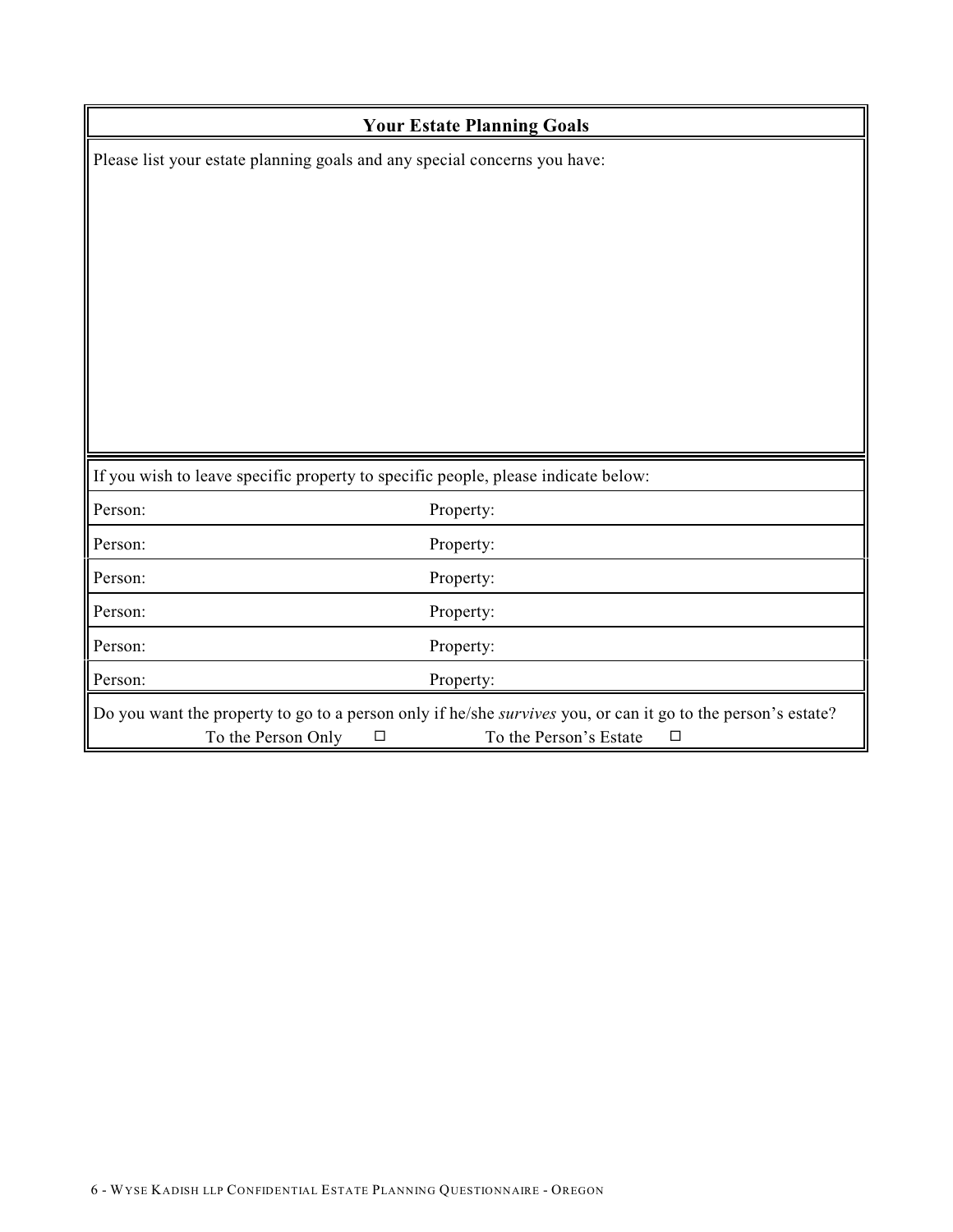# **PROPERTY INFORMATION**

The following information about your property, its value, and form of ownership will allow us to properly advise you regarding estate planning options and tax planning strategies appropriate for you. Please fill in the information in the categories that apply to you as completely as you can.

(Note: Indicating joint ownership presumes that the property passes to the joint owner by right of survivorship; please specify if your property is jointly owned but *does not* pass to the joint owner at death.)

| Asset                                                                                                                                            | Whose Name<br>(Husband/Wife/Joint) | Market<br>Value | Debt | Net<br>Equity |
|--------------------------------------------------------------------------------------------------------------------------------------------------|------------------------------------|-----------------|------|---------------|
| Real Estate - Address, city and state:<br>(Place a $\boldsymbol{\nu}$ next to any property on which you have<br>mortgage cancellation insurance) |                                    |                 |      |               |
|                                                                                                                                                  |                                    |                 |      |               |
|                                                                                                                                                  |                                    |                 |      |               |
|                                                                                                                                                  |                                    |                 |      |               |
|                                                                                                                                                  |                                    |                 |      |               |
| Bank Accounts - Bank and account type:                                                                                                           |                                    |                 |      |               |
|                                                                                                                                                  |                                    |                 |      |               |
|                                                                                                                                                  |                                    |                 |      |               |
|                                                                                                                                                  |                                    |                 |      |               |
|                                                                                                                                                  |                                    |                 |      |               |
|                                                                                                                                                  |                                    |                 |      |               |
| <b>Business Interests:</b>                                                                                                                       |                                    |                 |      |               |
|                                                                                                                                                  |                                    |                 |      |               |
|                                                                                                                                                  |                                    |                 |      |               |
|                                                                                                                                                  |                                    |                 |      |               |
|                                                                                                                                                  |                                    |                 |      |               |
| Stocks, Bonds, Mutual Funds:                                                                                                                     |                                    |                 |      |               |
|                                                                                                                                                  |                                    |                 |      |               |
|                                                                                                                                                  |                                    |                 |      |               |
|                                                                                                                                                  |                                    |                 |      |               |
|                                                                                                                                                  |                                    |                 |      |               |
|                                                                                                                                                  |                                    |                 |      |               |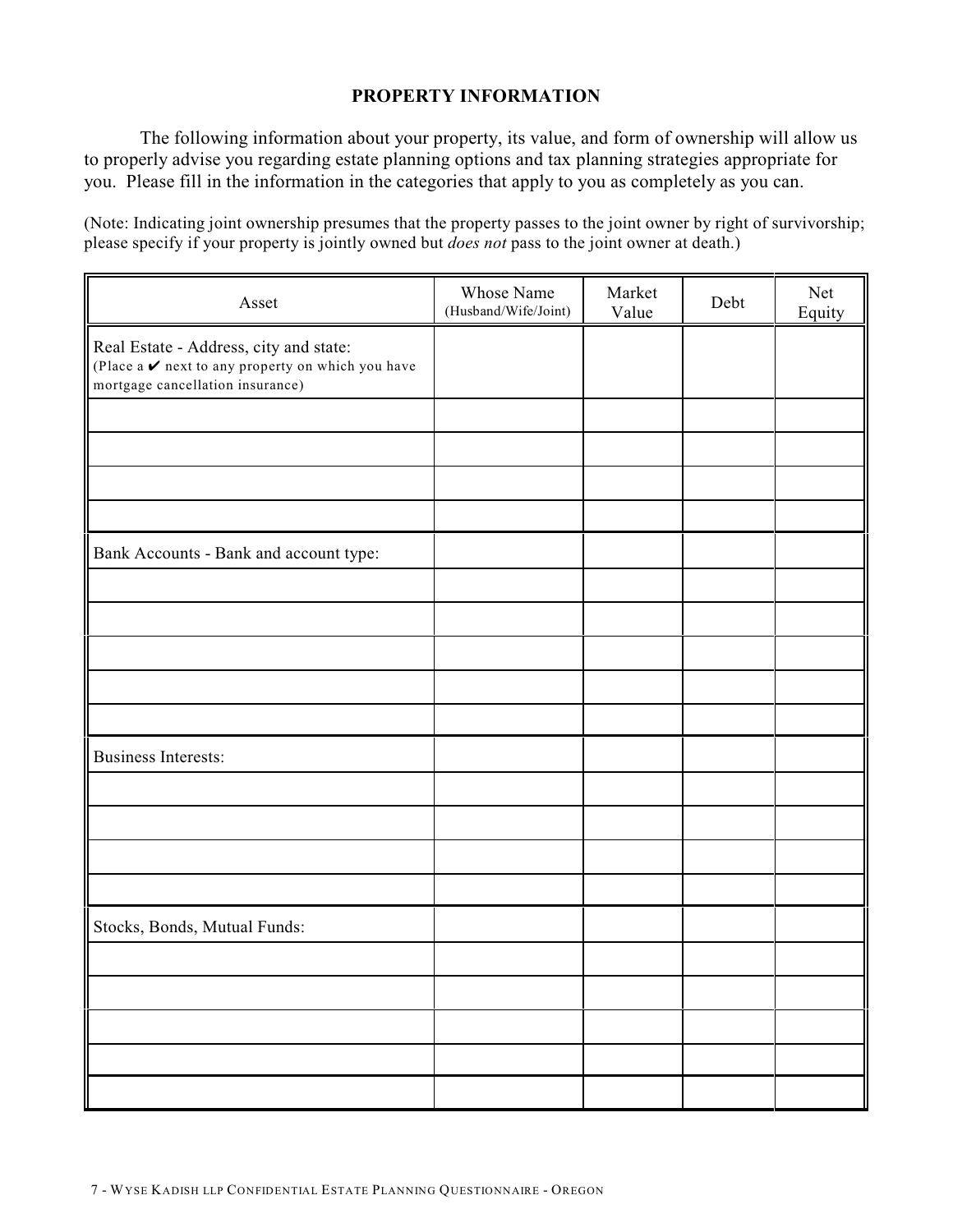| Asset                                                          | Whose Name<br>(Husband/Wife/Joint) | Market<br>Value | Debt | Net<br>Equity |
|----------------------------------------------------------------|------------------------------------|-----------------|------|---------------|
| Notes, Mortgages, Trust deeds, Contracts, etc.,<br>owed to you |                                    |                 |      |               |
|                                                                |                                    |                 |      |               |
|                                                                |                                    |                 |      |               |
|                                                                |                                    |                 |      |               |
| Personal Property - Furnishings, Autos, etc.                   |                                    |                 |      |               |
|                                                                |                                    |                 |      |               |
|                                                                |                                    |                 |      |               |
|                                                                |                                    |                 |      |               |
| TOTALS:                                                        |                                    |                 |      |               |

| anyone besides each other?          | Do either you or your spouse own real or personal property jointly with |                                              | $\square$ Yes | $\square$ No |
|-------------------------------------|-------------------------------------------------------------------------|----------------------------------------------|---------------|--------------|
| Property:<br>Property:<br>Property: |                                                                         | Joint Owner:<br>Joint Owner:<br>Joint Owner: |               |              |
| Do you have a safe deposit box?     |                                                                         |                                              | $\Box$ Yes    | $\square$ No |
| Bank:<br>Bank:                      | Branch:<br>Branch:                                                      | Joint Owner:<br>Joint Owner:                 |               |              |

| <b>LIFE INSURANCE</b>         |         |      |  |
|-------------------------------|---------|------|--|
|                               | Husband | Wife |  |
| Life Insurance Company        |         |      |  |
| Policy Owner                  |         |      |  |
| Designated Beneficiary        |         |      |  |
| Alternate Beneficiary         |         |      |  |
| Face Value (Policy Amount)    |         |      |  |
| <b>Accumulated Cash Value</b> |         |      |  |
| Loans Against Policy          |         |      |  |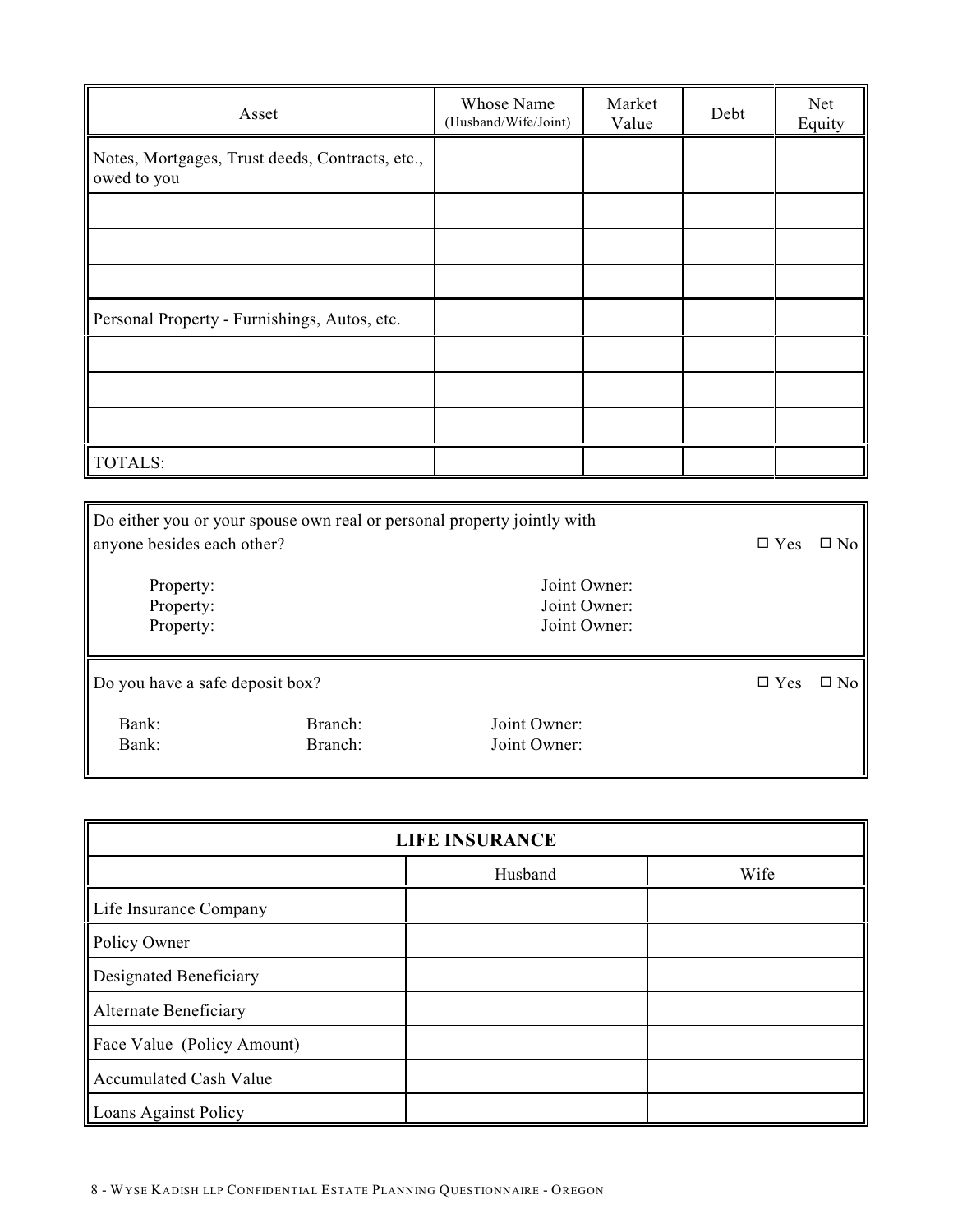| <b>BENEFIT PLANS - IRA, Pension, Profit-Sharing, 401(k), Deferred Compensation, etc.</b> |         |      |  |
|------------------------------------------------------------------------------------------|---------|------|--|
|                                                                                          | Husband | Wife |  |
| Plan Type (IRA, Pension, etc.)                                                           |         |      |  |
| Designated Beneficiary                                                                   |         |      |  |
| Plan Value                                                                               |         |      |  |
| Loans Against Plan                                                                       |         |      |  |
| Plan Type (IRA, Pension, etc,)                                                           |         |      |  |
| Designated Beneficiary                                                                   |         |      |  |
| Plan Value                                                                               |         |      |  |
| Loans Against Plan                                                                       |         |      |  |

| <b>Your Advisors</b>    |      |         |           |  |
|-------------------------|------|---------|-----------|--|
|                         | Name | Address | Telephone |  |
| Attorney                |      |         |           |  |
| Accountant              |      |         |           |  |
| Financial Advisor       |      |         |           |  |
| Personal Banker         |      |         |           |  |
| Life Insurance Agent    |      |         |           |  |
| Stockbroker             |      |         |           |  |
| Referred to our firm by |      |         |           |  |

#### \* \* \* \* \* \* \* \* \*

Please use this space or the back of this page to provide additional information about any question: